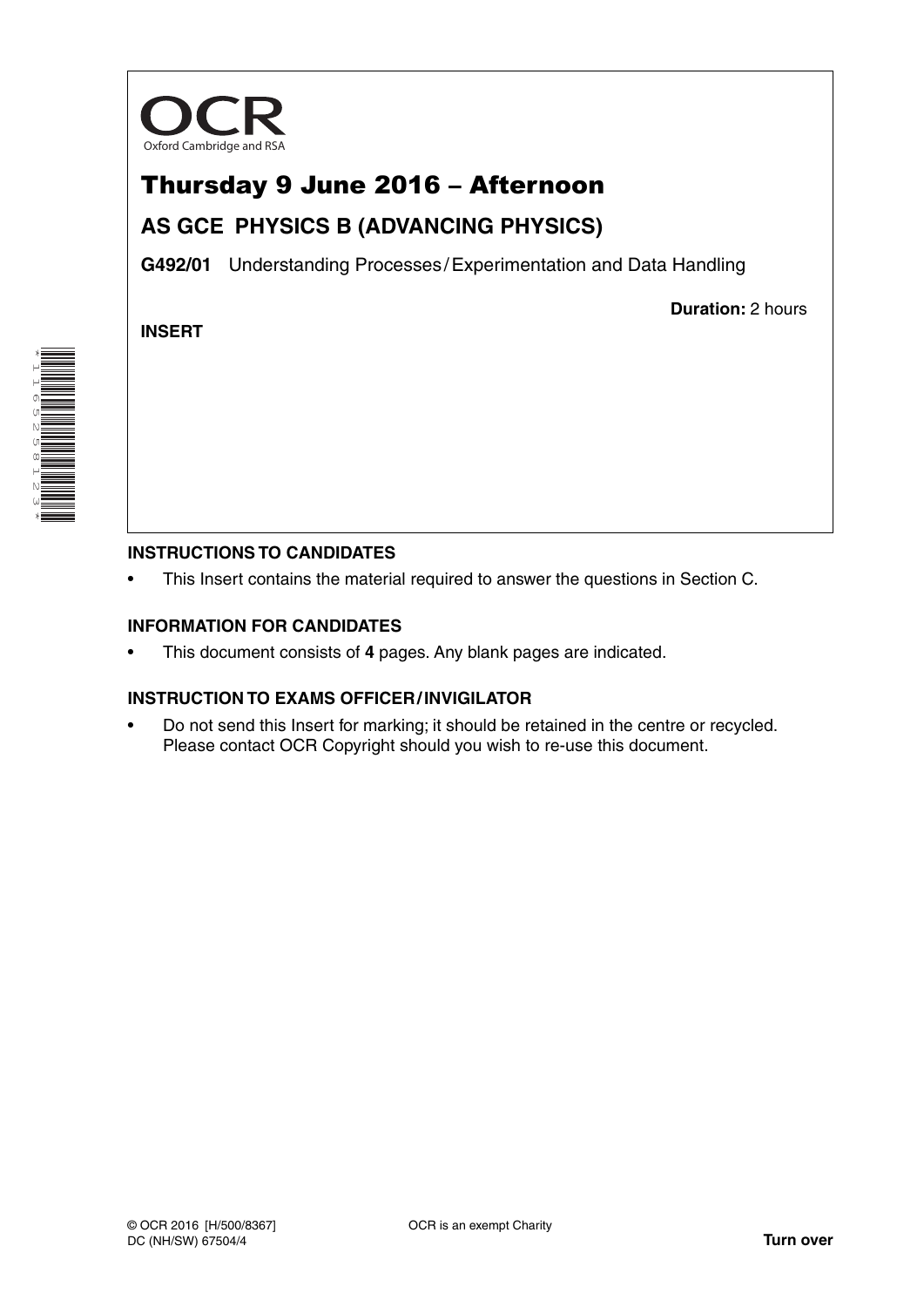#### **1 Dot plots**

When a force *F* is applied to a spring, the extension *x* is related to the force *F* acting on the spring according to the relationship

*F* = *kx*

where *k* is the spring constant.

In a simple experiment the extension of a spring is measured with a ruler when a standard laboratory mass of 1 kg is attached. The experiment is repeated ten more times. The results, presented as a simple dot plot, are shown in Fig. 1.





With a dot plot you can look at the distribution and range of values in a set of data to find the mean and its uncertainty. The spread of the data, which is half the range, gives a useful estimate of the uncertainty.

It is useful to have a rough rule of thumb to identify whether a particular value is so far from the mean that it might be suspected to be an outlier, and so should be investigated further. One such rule is to identify as a possible outlier any value that lies more than twice the spread above or below the mean, temporarily excluding the suspected value from the calculation of mean and spread.

The uncertainty in the extension *x* can be used to determine an uncertainty in the final calculated value of the spring constant *k*.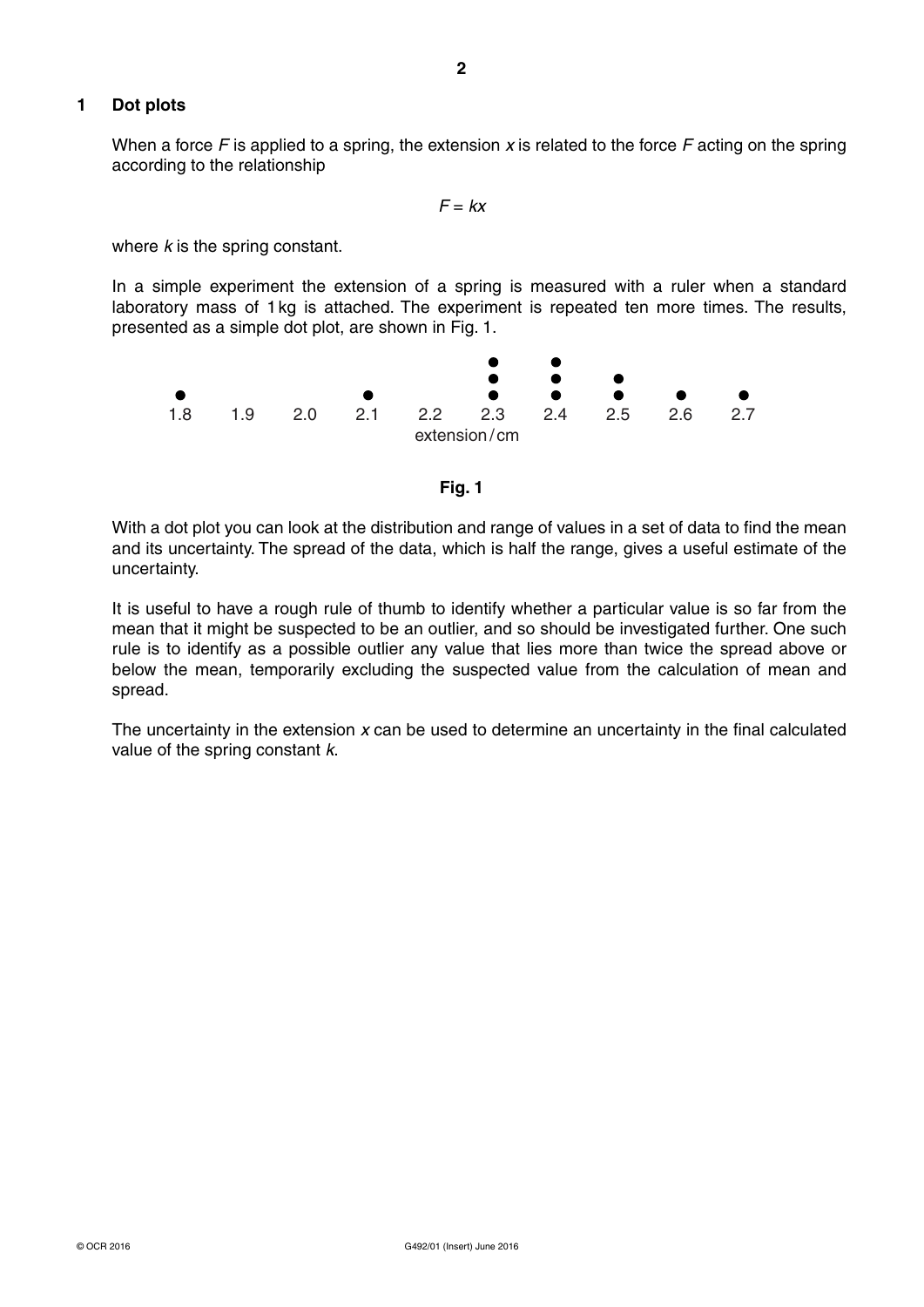#### **2 Systematic errors**

 **Systematic errors** can arise from experimental procedures or from the measuring instruments themselves. They are reproducible inaccuracies that are consistently in the same direction. Unlike random uncertainties, systematic errors cannot be detected or reduced by increasing the number of observations. Two examples are a measuring tape becoming stretched over years of use giving false readings, and a **zero error** on an instrument making all readings too large or small by a set amount, such as an ammeter that reads –0.01 A when there is no current.

Understanding the impact of the systematic error in terms of the direction of the error is also important. If a systematic error is suspected in one variable, it is important to think about whether this error would make the final result too large or too small.